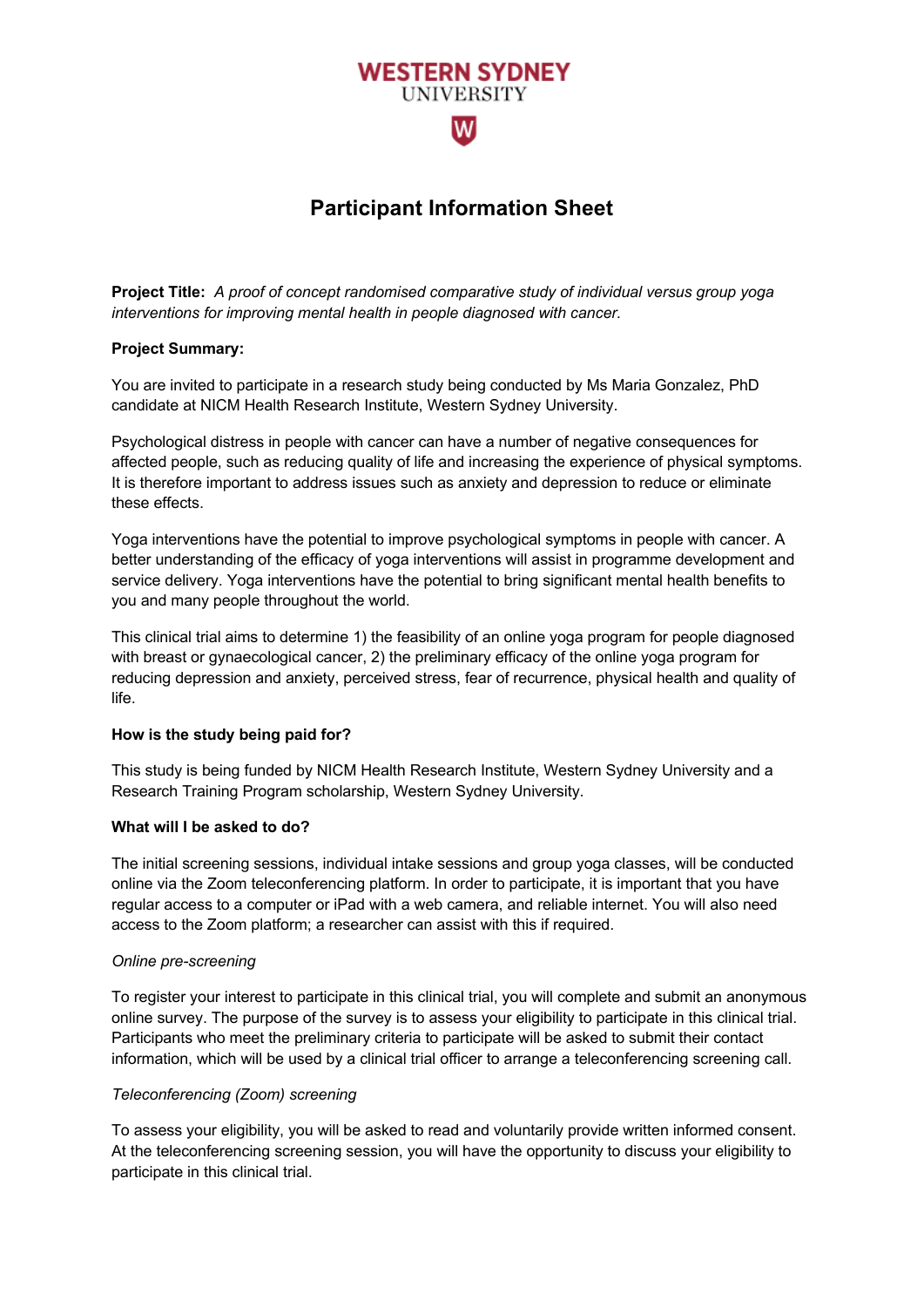Once informed consent is given, the clinical trial officer will ask about your demographic information, medical and health history, and current forms of mental health treatment. You will also be asked to complete two questionnaires for mental health symptoms to confirm whether you are eligible to participate.

### *Intervention*

The yoga intervention clinical trial is a six-week study.

Eligible participants will be randomly allocated to either group yoga classes or individual yoga sessions**.** 

• *Group yoga sessions*

if you are allocated to group yoga sessions you will be required to attend six (6) yoga classes with a qualified yoga teacher online via the Zoom platform over a 6-week period. You will also be asked to do additional yoga practice between classes, and record your practice weekly.

• *Individual yoga sessions*

If you are allocated to this group you will be required to attend six (6) one-on-one yoga sessions with a qualified yoga teacher online over the Zoom platform over a 6-week period. You will also be asked to to additional yoga practice between sessions, and record your practice weekly.

• *Questionnaires and assessment measures*

At week one, three and six of the study period, participants in both groups will be asked to complete online questionnaires and assessment measures related to physical and mental health. In addition, participants will also be asked to update any changes to their medication and current treatment logs at this time.

# **How much of my time will I need to give?**

The initial teleconferencing screening session will take approximately 45 minutes.

If you are allocated to the group yoga intervention, you will spend six (6) hours in total of online yoga classes over a six-week period, plus regular yoga practice in your own time.

If you are allocated to the individual yoga intervention you will spend six (6) hours in total of online one-on-one yoga sessions over a six-week period, plus regular yoga practice in your own time.

During the program, all participants will complete a short (10 min) weekly survey and 3 sets of questionnaire and assessment measures (approximately 30 min each) as well as having occasional 5–10 min phone calls with a research team member.

# **What benefits will I, and/or the broader community, receive for participating?**

There is potential that your participation in this clinical trial may improve your quality of life and reduce physical symptoms.

Your participation will allow us to assess the feasibility of online group and individual yoga interventions, and potential to improve depression and anxiety, physical health and quality of life in people with cancer.

# **Will the study involve any risk or discomfort for me? If so, what will be done to rectify it?**

Western Sydney University ABN 53 014 069 881 Locked Bag 1797 Penrith NSW 2751 Australia westernsydney.edu.au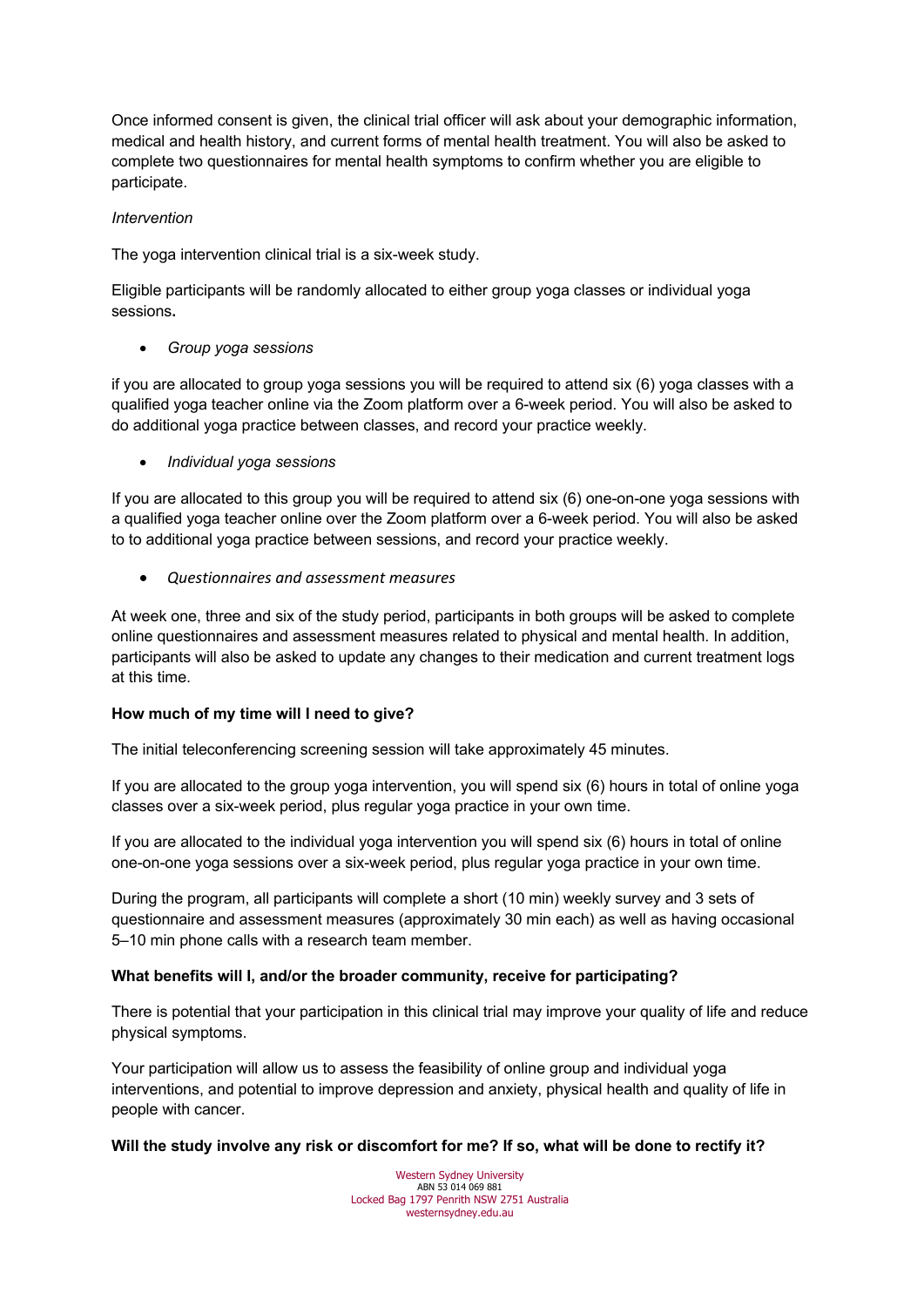Yoga interventions are generally considered to be safe, with no known risk of physical or psychological harm. The yoga interventions will be conducted by certified yoga instructor. If any coincidental worsening or exacerbation of symptoms is evident, the yoga practices can be modified, so that you do not experience distress or discomfort. Yoga postures included in this study are generally gentle in nature. No extreme yoga practices will be included in the intervention.

Yoga generally has low rates of adverse events, and occurrences of these are not anticipated in this study. An adverse events record form will be used to record any unexpected signs, symptoms or feelings of distress or discomfort during the trial period. All reported adverse events that occur between consent and the last visit for the study will be recorded in detail.

If any symptoms do develop after consent and during the trial, you will be instructed to contact the clinical trial officer. In the case of an adverse event, the Investigator may recommend that you seek medical advice from a general practitioner (GP) or other health professional. Participants with adverse events present at their last visit will be followed-up until resolution of the event.

# **How do you intend to publish or disseminate the results?**

It is anticipated that the results of this research project will be published and/or presented in a variety of forums. In any publication and/or presentation, information will be provided in such a way that the participant cannot be identified, except with your permission.

At completion of the study a summary of results will be made available to participants on request.

#### **Will the data and information that I have provided be disposed of?**

Please be assured that only the researchers will have access to the raw data you provide. However, your data may be used in other related projects for an extended period of time, such as if we wish to perform a follow-up of participants in this trial. Please note that the minimum retention period for data collection is five years post publication. The data and information you have provided will be securely disposed of in accordance with the Australian privacy and other relevant laws.

We will store all information collected for this study securely and destroy it 15 years after the results are published in accordance with university policy and the Australian Code for the Responsible Conduct of Research.

#### **Can I withdraw from the study?**

Participation is entirely voluntary and you are not obliged to be involved.

If you do participate you can withdraw at any time*.* If you choose to withdraw, the Clinical Trial Officer may ask you for your reason for withdrawing to ensure we follow-up on any unresolved issues.

If you choose to withdraw, any information that you have supplied will remain confidential. You can also advise if you consent for the use of your data, up and until your withdrawal from the study. If you do not give consent, your information and data will be securely disposed of in accordance with the Australian privacy and other relevant laws.

Your withdrawal from this clinical trial will not affect your ability to enrol in other clinical trials at NICM Health Research Institute or Western Sydney University.

#### **Can I tell other people about the study?**

Western Sydney University ABN 53 014 069 881 Locked Bag 1797 Penrith NSW 2751 Australia westernsydney.edu.au